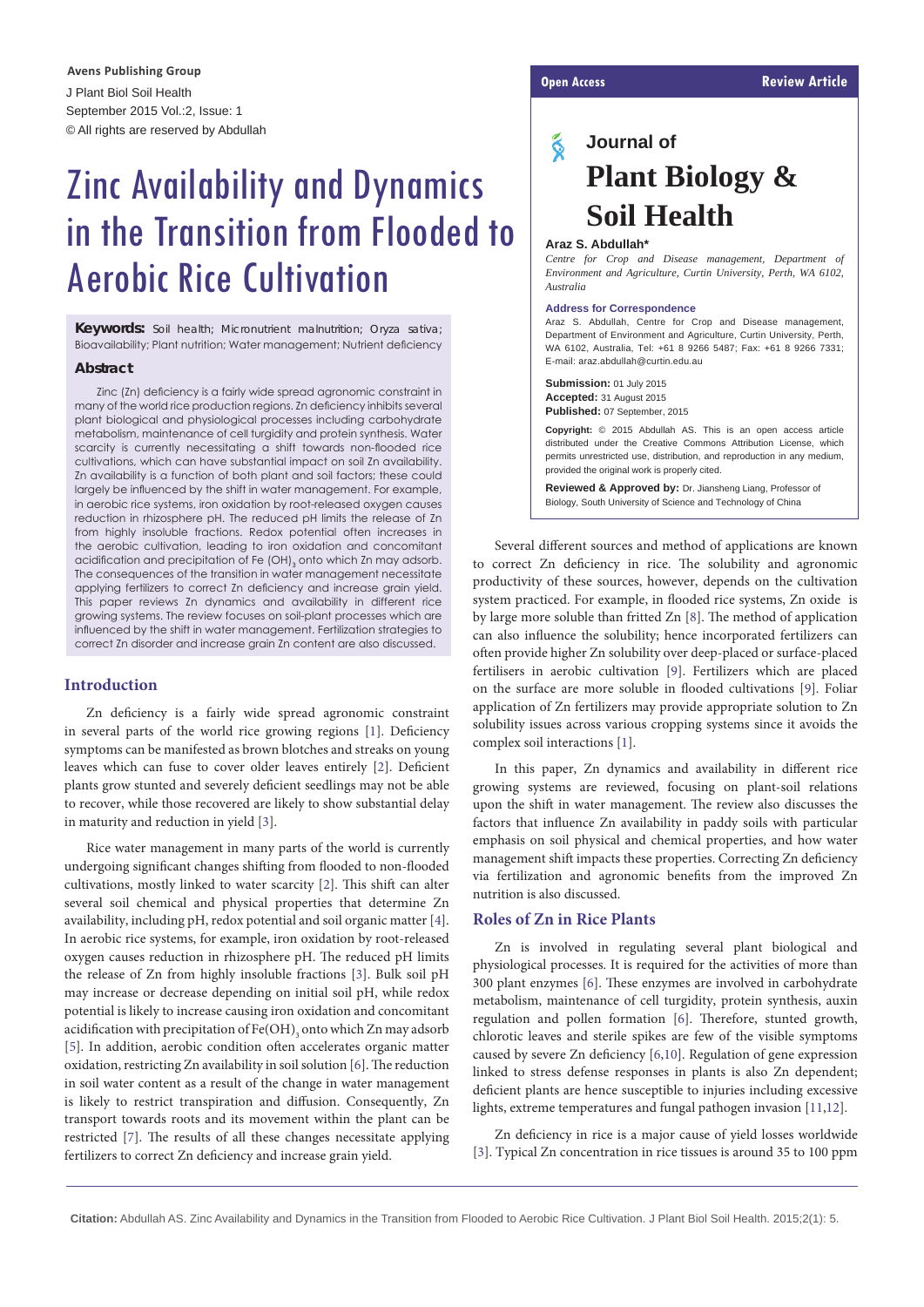and deficiency symptoms appears when concentration drops below 20 ppm [\[13\]](#page-3-12). Deficient leaves develop brown botches and streaks; these may fuse to cover older leaves entirely [\[2](#page-3-1)[,3\]](#page-3-2). Zn deficiency in rice reduces pollen viability leading to fewer grain set and severe yield penalties [\[14\]](#page-3-13). Several studies have reported deficiency symptoms in seedling in nurseries, suggesting that Zn deficiency in rice can also occur at very early stages of development [[13](#page-3-12)[-15](#page-3-14)].

#### **Zn Forms and Availability in Paddy Soils**

Zn is present in soils in five distinctive forms, namely: (1) water soluble forms; (2) exchangeable forms or ions that are bound to soil particles by electrical charges; (3) organically bound forms, which are ions adsorbed, chelated or complied with organic ligands; (4) Zn forms that are non-exchangeable sorbed onto clay minerals; and (5) forms that are linked to weathering primary minerals [\[11,](#page-3-10)[16](#page-4-0)]. Zn in soil solution is readily available for plant roots, although its solubility can be reduced by the availability of high concentrations of phosphorous due to high applications of phosphorous fertilizers in rice growing soils [[17](#page-4-1)]. Soil submergence solubilizes large amounts of Zn, making it freely accessible to roots. The solubility of Zn often decreases as soil moisture drops, forming non-exchangeable Zn complexes bound to clay particles. Recently, rice growing in many regions has shifted towards aerobic water saving systems, driven by water shortage issues. This shift in water management can alter soil conditions and affects soil Zn availability. Therefore, in order to evaluate the consequences of this shift, the subsequent sections will discuss Zn dynamics in different rice cultivation systems.

#### **Flooded rice cultivation system**

Water-consuming paddy rice with prolonged flooding is the most common cultivation practice in irrigated regions of the world, particularly in Asia where more than 70% of the world rice is produced [\[18\]](#page-4-2). Typically, rice is grown by transplanting seedlings into a plowed, harrowed paddy field which is kept flooded during most of the growing season [\[6,](#page-3-5)[11](#page-3-10)]. Under flooded conditions, Zn deficiency often occurs two-three weeks after transplanting, resulting in large losses in productivity [[2](#page-3-1)]. Several different soil properties that influence Zn availability are likely to change during flooding. For example, bulk soil pH may increase or decrease depending on initial soil pH [[6](#page-3-5)]. In well-drained acid soils, submergence depletes rhizosphere oxygen, leading to reduction in redox potential and increase in soil pH [[6](#page-3-5)]. In contrast, in alkaline or calcareous soils, pH is decreased after submergence, followed by concomitant chemical reduction of several metal nutrients including Zn [[19](#page-4-3)]. This reduction in Zn availability is probably a result of inhibition of soil microbial activity, high phosphorus availability, precipitation of  $\mathrm{Zn(OH)}_{2}$  and the decreased soil pH [[20](#page-4-4)[,21](#page-4-5)].

#### **Aerobic rice growing system**

In aerobic conditions, rice is grown as a dry field-crop in irrigated, but not flooded, fertile soils [\[6\]](#page-3-5). Currently, aerobic cultivation occupies approximately 20% of the total rice grown in China, Philippines and India [[22](#page-4-6)]. In China, new lines of aerobic rice have recently been developed with estimated yield potential of 6-7 t ha<sup>-1</sup> [\[21\]](#page-4-5). Besides, water productivity (yield per unit of water used) in aerobic rice is observed to be 32-88% greater than in flooded cultivation [\[23\]](#page-4-7). These figures are likely to have implications for increasing total area cultivated by aerobic rice. Switching from flooded to aerobic cultivation complicates the issue of Zn deficiency, although investigations have reported Zn deficiency in both flooded and non-flooded cultivations [[3,](#page-3-2)[24,](#page-4-8)[25](#page-4-9)].

#### **Alternate wetting and drying system**

Alternate wetting and drying is water saving rice production system with maintained and sometimes enhanced grain yield compared with conventional flooded systems [\[26](#page-4-10)]. In this system, rice seedlings are transplanted into puddle soil and the soil kept submerged for two-three days. After that, soil surface is allowed to dry for three-four days, and the flooding resumes as ground water falls approximately 15 cm below the surface [[6,](#page-3-5)[11\]](#page-3-10). In this system, irrigation water is restricted by introducing periods of nonsubmerged conditions for several days throughout the season and this system is currently applied in East Asia including India, Vietnam and China [[15](#page-3-14)].

Alternate wetting and drying is a promising system particularly in intensive rice growing regions reducing water and labor requirements [[11](#page-3-10)]. However, the fluctuated moisture condition (i.e., periods of flooded/non-flooded conditions) may inhibit Zn availability in the soil and its mobility within the plant. Yang, Huang observed reduction in Zn availability in fluctuated water conditions, especially after applying organic matter [\[26](#page-4-10)]. Organic matter application is a common agronomic practice in rice growing regions. In alkaline and calcareous soils, those rich in organic matter, water fluctuation decreases Zn availability by adsorption to amorphous iron hydroxides and carbonate [\[6\]](#page-3-5). The increased level of iron, magnesium and phosphorus in soil solution and the possible immobilization of soil microbiology are potential reasons for the decreased Zn availability in water-fluctuated conditions [\[3](#page-3-2),[20](#page-4-4)].

#### **Factors Influencing Zn Availability in Paddy Soils**

The availability of Zn in soils is primarily governed by adsorptiondesorption reactions and solubility relations between solution and solid phases of the soil [[5\]](#page-3-4). Soil chemical and physical properties such as soil pH, redox potential, organic matter and water content exert large impact on adsorption-desorption and dissolution-precipitation reactions. Thereby, soil properties regulate the amount of Zn dissolved in soil solution [\[5](#page-3-4)]. The shift from flooded to non-flooded rice cultivation is likely to alter several soil properties, which may impact Zn availability. Changes in bulk soil pH and the increase in redox potential may cause iron (Fe<sup>3+</sup>) and manganese (Mn<sup>2+</sup>) oxidation with subsequent implications on Zn adsorption [[15](#page-3-14)]. The increased Fe<sup>3+</sup>and Mn<sup>2+</sup>oxidations in aerobic conditions could precipitate Zn in forms that are not available for plants uptake [[15](#page-3-14)]. Similarly, when redox potential increases, Fe<sup>3+</sup>and Mn<sup>2+</sup> oxidation become unstable leading to large increase in these metal concentrations [[27](#page-4-11)]. Hence, the formed Fe<sup>3+</sup> and Mn<sup>2+</sup> become more soluble than the oxidized forms and compete with Zn for the sorption sites on the soil organic matter [[11](#page-3-10)]. The released Fe<sup>3+</sup> and  $Mn^{2+}$  that out compete Zn at organic matter sites is a key reason for the reduced pH in aerobic soils [[15](#page-3-14)].

An inverse relationship between soil pH and Zn availability has been reported [[28](#page-4-12)]. Low soil pH (acid soils; pH=5.5) increases the availability of Zn, and every unit increase in pH from 5.5 decreases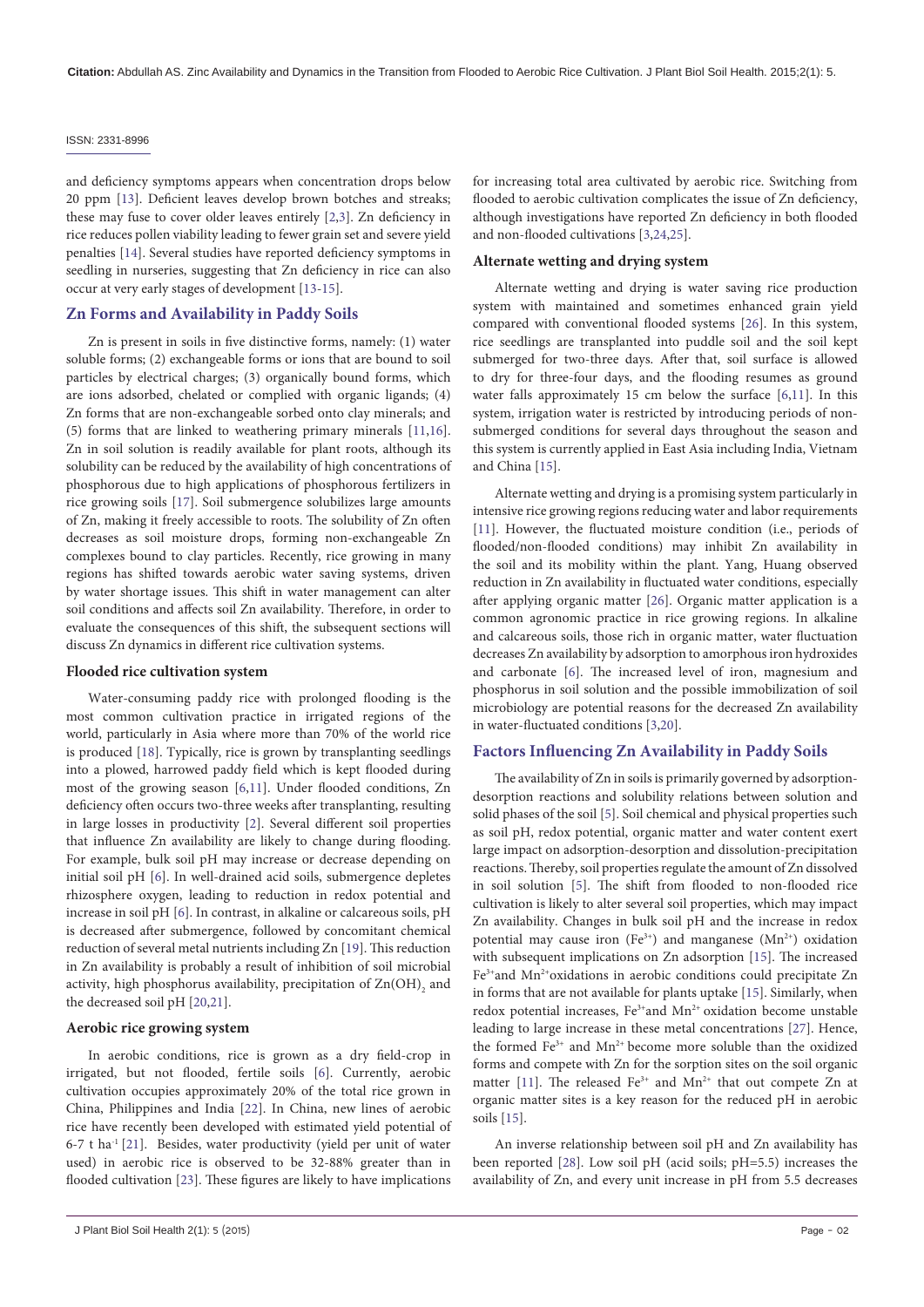Zn availability by 35% [\[28](#page-4-12)]. The increased soil pH stimulates the adsorption of Zn onto soil constituents such as metal oxides and clay minerals which is linked to significant decline in Zn concentrations in soil solution and plant tissues [[10](#page-3-9),[15](#page-3-14)]. Land submergence provides benefits for Zn availability as a result of adjusting bulk soil pH [[29](#page-4-13)]. When alkaline soil is submerged, pH often declines since ferric iron is used as an electron receptor for oxidizing organic matter, while organic matter serves as an electron donor [\[2\]](#page-3-1). This reaction increases the accumulation of carbon dioxide leading to subsequent decline in soil pH [\[3\]](#page-3-2). The carbon dioxide produced from this reaction is retained in the flooded soil because of the restricted diffusion through the standing water on the surface. The built up carbon dioxide results in mild acidity which neutralizes soil pH and solubilises Zn [[18](#page-4-2)]. The reduction-driven moderation in soil pH observed in submerged alkaline soils does not occur in aerobic soils [\[3](#page-3-2)[,18](#page-4-2)]. This is a key difference between the two cultivation systems which may bring about significant impacts on soil health in general and Zn availability in particular [\[3,](#page-3-2)[18](#page-4-2)[,11](#page-3-10)].

Studies have shown that rice roots in flooded conditions often induce changes to rhizosphere pH in ways that acidify the soil [\[11,](#page-3-10)[15](#page-3-14)]. This is due to the released hydrogen ion  $(H<sup>+</sup>)$  caused by iron oxidation which solubilizes soil Zn [[11](#page-3-10)[,15](#page-3-14)]. The shift towards aerobic conditions can cause an increase in soil pH due to the formation of  $Fe^{3+}$  and  $Mn^{2+}$ oxides, onto which Zn may adsorb [[11\]](#page-3-10). Soils that contain less than 0.5 mg kg-1 exchangeable Zn are deficient [[30](#page-4-14)], and the percentage of soils with exchangeable Zn larger than 0.5 mg kg<sup>-1</sup> is greater in soils with pH between five and six than in soil with pH higher than seven [[30](#page-4-14)]. As the shift towards aerobic rice cultivation may increase soil pH; the shift is likey to cause noticable reduction in Zn availability [\[2](#page-3-1)].

Water loss through transpiration has major roles regulating Zn uptake and transport within plants [[6](#page-3-5)]. Zn mobility and transport is predominantly governed by diffusion and for the plants to take up Zn water loss through transpiration most occur. The taken up Zn is then transported across the plasma membrane by ion transporter proteins. The zinc iron protein (ZIP) family are well charactered transporters facilitating Zn transport in rice roots [[31](#page-4-15)]. It is believed that ZIP genes only mediate Zn transport across the plasma membrane. For the absorbed Zn to be available, it must be transported to the intracellular compartments of the cells in the plant aerial parts where it is utilised in the Zn-dependent processes [[32\]](#page-4-16). Deoxy mugineic acid (DMA) and nicotianamine (NA) are well characterised Zn-transporters in rice [\[33\]](#page-4-17). In paddy soils, NA losses an amino group, mediated by NA amino transferase, forming 3″-keto intermediate [[32](#page-4-16)]. The 3″-keto reacts with mugineic acid and losses another amino group, producing DMA. The DMA is then released into the rhizosphere by mugineic acid phytosiderophores (MAs) which binds to Zn and forms Zn-MAs complexes. These complexes are then absorbed through yellow stripe 1-like transporter protein [[34](#page-4-18)]. Under flooded conditions, higher expressions of DMA related genes have been found in rice leaves than roots [[35](#page-4-19)[,36\]](#page-4-20), hence Zn-DMA biosynthesis and transport is likely to be influenced by transpiration fluxes. The decrease in water availability as a result of the switch from flooded to non-flooded rice cultivation is likely to decrease transpiration rates. Consequently, the mass flow is restricted leading to reduction in Zn transport and loading into grains [[7\]](#page-3-6). The increased shoot Zn concentration and harvest index in rice plants grown under aerobic condition after  $\mathrm{ZnSO}_{_4}$  applications

J Plant Biol Soil Health 2(1): 5 (2015) Page - 03

suggests that Zn was limiting [[15](#page-3-14)], thereby; aerobic conditions can exacerbate Zn deficiency.

#### **Correcting Zn Deficiency via Fertilization in Paddy Soils**

Zn fertilisers are commonly applied in many rice growing regions, to correct Zn deficiency and increase yield [\[15\]](#page-3-14). Several different Zn sources have been developed and tested in rice growing systems. The agronomic efficiency of some of these sources, however, can be influenced by the transition to aerobic rice cultivation due to the formation of insoluble Zn sulphate and frank lignite as a result of decomposition of organic matter [\[6\]](#page-3-5). Thereby, using suitable Zn fertiliser to match the recent water management shift is important.

 Generally, Zn can directly be applied to soils as both organic and inorganic fertilizers [[13](#page-3-12)]. The most commonly used form is Zn sulfide, applied as an inorganic source, due to its high solubility and low cost [\[30\]](#page-4-14). Zn can also be applied as Zn oxide, Zn-EDTA or Zn oxysulfate. Higher availability and transport were reported when Zn was applied as Zn-EDTA and Zn oxysulfate than Zn oxide [[8](#page-3-7)]. The higher availability of Zn in Zn-EDTA and Zn oxysulfate is linked to the high solubility of these sources [\[37\]](#page-4-21). Results from incubation study revealed that Zn oxide dissolved rapidly causing a sharp increase, followed by a rapid decline in the soluble Zn [[38](#page-4-22)]. In contrast, Zn-EDTA dissolved gradually and maintained intermediate level of soluble Zn during the nine weeks of the incubation study [[25\]](#page-4-9). The gradual solubility of Zn-EDTA increases the chance of Zn being received by plant roots while decreases the chance of bounding to other insoluble complexes [[25\]](#page-4-9). Due to high cost, the use of Zn-EDTA in rice farming is relatively limited [\[39\]](#page-4-23).

There are several different methods of applying Zn fertilizers, perhaps the most common one is soil applications. Zn can be applied to soils by broadcasting, banding in seed rows or during irrigation [[6](#page-3-5)]. It is often applied to soil in low land rice before flooding or soon after transplanting to prevent Zn deficiency and increase grain yield [\[3\]](#page-3-2). In flooded soils, plants Zn uptake is generally greater when incorporating the fertilizers with the soil than broad casting and banding [\[2\]](#page-3-1). In contrast, Zn use efficiency in aerobic rice is greater in surface application than deep placement [[6\]](#page-3-5). Li, Zhang observed a marked increase in seedling growth, Zn uptake and grain yield when  $20 \text{ kg} \text{ ha}^{-1} \text{ ZnSO}_4$  was incorporated into the soil prior to flooding [[40\]](#page-4-24). Zn transport in the soil is often limited and for plants to make effective use of the applied Zn it must be positionally available for seedling roots [\[40\]](#page-4-24). Seedling roots are only active at the soil surface. Therefore, fertilizers beneath the active root zone are often not effective [\[3](#page-3-2)[,40](#page-4-24)].

The shift in rice water management towards aerobic systems may bring about changes to soil physical and chemical properties restricting Zn availability [[3,](#page-3-2)[11\]](#page-3-10). Therefore, foliar fertilizers can be more effective in non-flooded systems since it avoids the complex soil interactions [\[41](#page-4-25)]. In flooded cultivation, incorporating 25 kg  $ZnSO<sub>4</sub>$  $ha^{-1}$  before transplanting was more effective than spraying  $0.5\%$  (w/v) ZnSO<sub>4</sub>[\[9](#page-3-8)]. Possibly because plant roots close to the surface recoverd sufficient amount of Zn that became soluble after flooding to meet early growth requirements [\[9\]](#page-3-8). In contrast, foliar spraying of 0.5% (w/v)  $ZnSO<sub>4</sub>$  was more effective in ameliorating  $Zn$  deficiency and increasing yield over soil application in aerobic land conditions, primarly because of the chemical changes in the aerobic soil that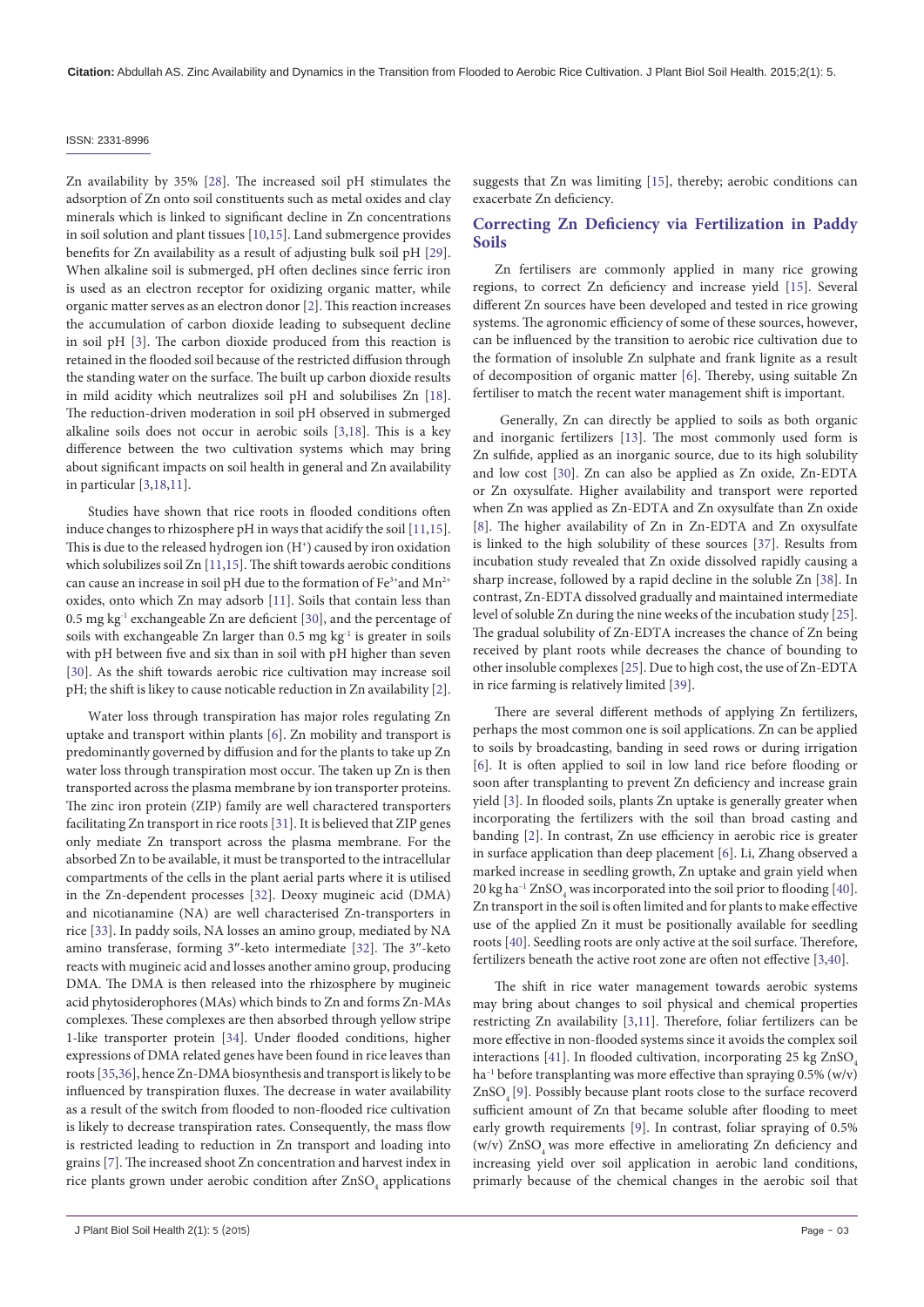#### make Zn unavailable for plant use [\[42\]](#page-4-26).

Timing of fertiliser applications is another key issue determing Zn loading into grains [\[43\]](#page-4-27). In a field experement, Gao found that split application of 20 kg  $\rm ZnSO_{4}$  ha<sup>-1</sup> (half upfront and half at tillering) resulted in higher grain yield and Zn straw content than single application [[15](#page-3-14)]. Grain Zn content was only marginally increased. This suggest that, Zn application at early growth stages was agronomically effective, although showed limited effectivness for nutritional value of the grains. Large Zn loading normally occurs when applications take place during reproductive development [[30](#page-4-14)]. Joshi, Gautam observed three and four fold increase in grain Zn content when  $0.5\%$  (w/v)  $ZnSO<sub>4</sub>$  was applied at booting and anthesis stages, respectively, resulting from greater Zn translocation from flag leaves into grains [\[42\]](#page-4-26). Similarly, foliar application of 0.5% (w/v) ZnSO4 at panicle initiation increased grain Zn content by two folds over soil application at the same stage [[42](#page-4-26)]. These results suggest that Zn can be applied at several different times; although, to improve the nutritional value of the grain and achieve meaningful grain Zn, fertilisers should be applied at late reproductive stages [\[43\]](#page-4-27).

#### **Agronomic Benefits from the Improved Zn Nutrition**

Improving Zn content of plant seeds provide additional benefits for crop production and humans health. High seed vigour and stand establishment was recorded when Zn-dense seeds were grown in Zndeficient soils [[24](#page-4-8)]. Results from field experiments with flooded rice showed that plants emerged from seeds with high Zn concentration had enhanced seedling vigour and grain yield compared with plants emerged from seeds with low Zn concentration [\[4,](#page-3-3)[42](#page-4-26)]. In addition, it is believed that high seed Zn concentration improves plants tolerance to environmental stressess duing earlying satges of development, hence reduces the requaried seeding rate [\[24\]](#page-4-8).

Adequate Zn nutrition can reduce the risk of cadmium (Cd) toxicity. In Asia, where more than 70% of the world rice is produced, high grain Cd is a growing concern [\[15\]](#page-3-14). Estimates of up to 50% of daily Cd consumption in Asia comes from rice [[16](#page-4-0)]. Cd and Zn have comparable chemical structure, hence they compete for the same binding sites and transporter protiens [\[15\]](#page-3-14). Therefore, adequate Zn supply reduces Cd uptake and translocation into grains [[16](#page-4-0)]. The inverse relationship between Zn and Cd is vital when investigating strategies to reducing the risk of Cd toxisity in human diets [[16](#page-4-0)]. Besides, recent reports found positive linkage between dietry Zn deficiency and intestinal absorption of Cd [\[24,](#page-4-8)[44\]](#page-4-28), hence enriching crops with Zn can alleviate the risk of intestinal digestion of Cd in humans [[30](#page-4-14)].

Improving Zn nutrition is also linked to lower phosphorus uptake and accumulation in grains. More than 80% of grain total phosphorus is present as phytate-major compounds capable of forming insoluble complexes binding Zn and making it less bioavailable for humans [[30](#page-4-14)]. Adequate Zn nutriton decreases phytate accumulation in grains by inhibiting the expression of phsphorus-transporter genes in root cells which reduces phytate accumulation in grains [\[15](#page-3-14)[,30,](#page-4-14)[42](#page-4-26)]. Phytate-Zn molar ratio is a widely reported criterion for determining the bioiavailability of Zn in diets, and keeping this ratio below 20 by supplying Zn or reducing phytate improves bioavailability of Zn in diets [[42](#page-4-26)].

### **Conclusions**

This paper addresses an issue of growing concern regarding zinc dynamics and availability in rice following the transition towards water saving aerobic cultivation. The transition in water management is expected to cause dramatic impacts on several soil physical and chemical properties. Soil properties regulate the amount of zinc dissolved in soil solution, thereby can have large impacts on its availability in soils and transport within plants. The consequences of these changes require applying fertilisers to correct zinc deficiency and increase grain yield. However, as the transition in water management alters soil properties and reduces the solubility and agronomic productivity of various zinc sources, foliar application can avoid the complex soil interactions resulting in higher zinc availability. Therefore, careful considerations are required when correcting zinc deficiency in rice following the recent transition in water management.

#### **References**

- <span id="page-3-0"></span>1. [Yao H, Conrad R, Wassmann R, Neue HU \(1999\) Effect of soil characteristics](http://link.springer.com/article/10.1007%2FBF00992910)  [on sequential reduction and methane production in sixteen rice paddy soils](http://link.springer.com/article/10.1007%2FBF00992910)  [from China, the Philippines, and Italy. Biogeochemistry 47: 269-295.](http://link.springer.com/article/10.1007%2FBF00992910)
- <span id="page-3-1"></span>2. Sahrawat KL (2012) Soil fertility in flooded and [non-flooded](http://www.tandfonline.com/doi/abs/10.1080/03650340.2010.522993#.VeQ-kSWqqko) irrigated rice [systems. Arch Agron Soil Sci 58: 423-436.](http://www.tandfonline.com/doi/abs/10.1080/03650340.2010.522993#.VeQ-kSWqqko)
- <span id="page-3-2"></span>3. Gao X, Zou C, Fan X, Zhang F, [Hoffland](http://link.springer.com/article/10.1007%2Fs11104-004-7652-0) E (2006) From flooded to aerobic [conditions in rice cultivation: consequences for zinc uptake. Plant Soil 280:](http://link.springer.com/article/10.1007%2Fs11104-004-7652-0)  [41-47.](http://link.springer.com/article/10.1007%2Fs11104-004-7652-0)
- <span id="page-3-3"></span>4. Wissuwa M, Ismail AM, [Yanagihara](http://www.ncbi.nlm.nih.gov/pmc/articles/PMC1586055/) S (2006) Effects of zinc deficiency on [rice growth and genetic factors contributing to tolerance. Plant Physiol 142:](http://www.ncbi.nlm.nih.gov/pmc/articles/PMC1586055/)  [731-741.](http://www.ncbi.nlm.nih.gov/pmc/articles/PMC1586055/)
- <span id="page-3-4"></span>5. Alloway BJ (2009) Soil factors [associated](http://www.ncbi.nlm.nih.gov/pubmed/19291414) with zinc deficiency in crops and [humans. Environ Geochem Health 31: 537-548.](http://www.ncbi.nlm.nih.gov/pubmed/19291414)
- <span id="page-3-5"></span>6. [Ur Rehman H, Aziz T, Farooq M, Wakeel A, Rengel Z \(2012\) Zinc nutrition in](http://link.springer.com/article/10.1007%2Fs11104-012-1346-9)  [rice production systems: a review. Plant Soil 361: 203-226.](http://link.springer.com/article/10.1007%2Fs11104-012-1346-9)
- <span id="page-3-6"></span>7. [Jung MC, Thornton I \(1997\) Environmental contamination and seasonal](http://www.ncbi.nlm.nih.gov/pubmed/9167264)  [variation](http://www.ncbi.nlm.nih.gov/pubmed/9167264) of metals in soils, plants and waters in the paddy fields around a [Pb-Zn mine in Korea. Sci Total Environ 198: 105-121.](http://www.ncbi.nlm.nih.gov/pubmed/9167264)
- <span id="page-3-7"></span>8. [Lindsay W, Norvell WA \(1978\) Development of a DTPA soil test for zinc, iron,](https://dl.sciencesocieties.org/publications/sssaj/abstracts/42/3/SS0420030421)  [manganese, and copper. Soil Sci Soc Am J 42: 421-428.](https://dl.sciencesocieties.org/publications/sssaj/abstracts/42/3/SS0420030421)
- <span id="page-3-8"></span>9. [Slaton NA, Norman RJ, Wilson CE \(2004\) Effect of zinc source and application](https://dl.sciencesocieties.org/publications/aj/abstracts/97/1/0272)  time on zinc uptake and grain yield of [flood-irrigated](https://dl.sciencesocieties.org/publications/aj/abstracts/97/1/0272) rice. Agron J 97: 272- [278.](https://dl.sciencesocieties.org/publications/aj/abstracts/97/1/0272)
- <span id="page-3-9"></span>10. [Hawkesford MJ, Barraclough P \(2011\) Zinc in soils and crop nutrition. In:](http://onlinelibrary.wiley.com/doi/10.1002/9780470960707.ch16/summary)  [Sadeghzadeh B, Rengel Z, \(eds\). The molecular and physiological basis of](http://onlinelibrary.wiley.com/doi/10.1002/9780470960707.ch16/summary)  nutrient use efficiency in crops, [Wiley-Blackwell,](http://onlinelibrary.wiley.com/doi/10.1002/9780470960707.ch16/summary) Oxford, UK.
- <span id="page-3-10"></span>11. [Hafeez B, Khanif Y, Saleem M \(2013\) Role of zinc in plant nutrition-a review.](https://zenodo.org/record/8225/files/1363870284-Hafeez322012AJEA2746.pdf)  [Am J Exp Agric 3: 374-391.](https://zenodo.org/record/8225/files/1363870284-Hafeez322012AJEA2746.pdf)
- <span id="page-3-11"></span>12. Lefevre I, [Vogel-Mikuš](http://onlinelibrary.wiley.com/doi/10.1111/pce.12234/suppinfo) K, Jeromel L, Vavpetič P, Planchon S, et al. (2014) [Differential cadmium and zinc distribution in relation to their physiological](http://onlinelibrary.wiley.com/doi/10.1111/pce.12234/suppinfo)  [impact in the leaves of the accumulating](http://onlinelibrary.wiley.com/doi/10.1111/pce.12234/suppinfo) *Zygophyllum fabago* L. Plant Cell [Environ 37: 1299-1320.](http://onlinelibrary.wiley.com/doi/10.1111/pce.12234/suppinfo)
- <span id="page-3-12"></span>13. [Khan MU, Qasim M, Subhan M, Jamil M, Ahmad RD \(2003\) Response of rice](http://scialert.net/fulltext/?doi=jas.2003.524.529&org=11)  [to different methods of zinc application in calcareous soil. J Appl Sci 3: 524-](http://scialert.net/fulltext/?doi=jas.2003.524.529&org=11) [529.](http://scialert.net/fulltext/?doi=jas.2003.524.529&org=11)
- <span id="page-3-13"></span>14. [Yoshida](http://www.tandfonline.com/doi/abs/10.1080/00380768.1970.10432832#.VeV7FCWqqko) S, McLean GW, Shafi M, Mueller KE (1970) Effects of different [methods of zinc application on growth and yields of rice in a calcareous soil,](http://www.tandfonline.com/doi/abs/10.1080/00380768.1970.10432832#.VeV7FCWqqko)  [West Pakistan. Soil Sci Plant Nutr 16: 147-149.](http://www.tandfonline.com/doi/abs/10.1080/00380768.1970.10432832#.VeV7FCWqqko)
- <span id="page-3-14"></span>15. [Gao X \(2007\) Bioavailability of zinc to aerobic rice. Wageningen University &](http://www.narcis.nl/publication/RecordID/oai:library.wur.nl:wurpubs%2F355132)  [Research Centre.](http://www.narcis.nl/publication/RecordID/oai:library.wur.nl:wurpubs%2F355132)